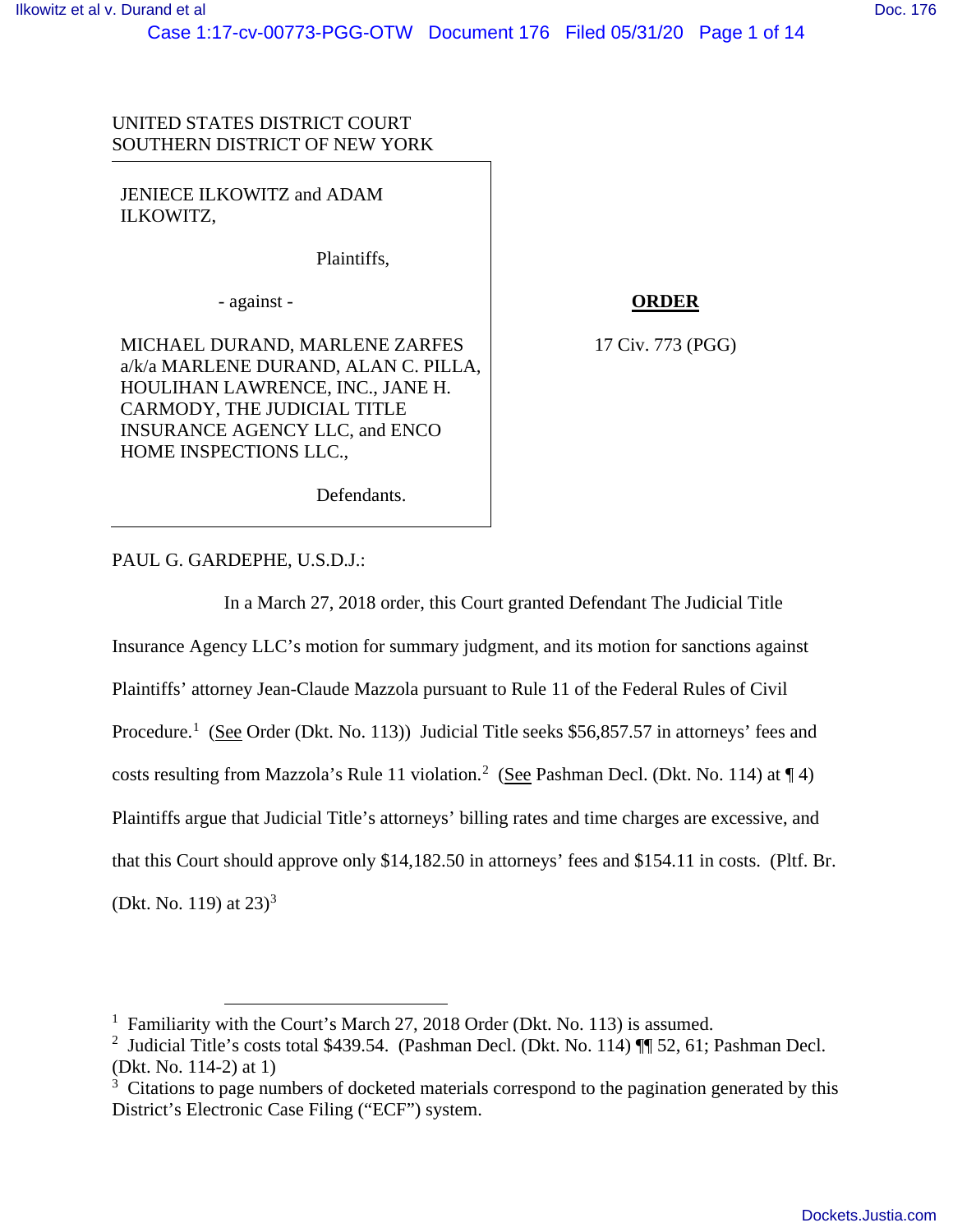# Case 1:17-cv-00773-PGG-OTW Document 176 Filed 05/31/20 Page 2 of 14

For the reasons stated below, this Court will award Judicial Title \$28,428.79 in attorneys' fees and costs.

#### **BACKGROUND**

In a February 1, 2017 complaint, Plaintiffs Jeniece Ilkowitz and Adam Ilkowitz asserted claims against Defendants Michael and Marlene Durand, Adam Pilla, Houlihan Lawrence, Inc., Jane Carmody, Judicial Title, and ENCO Home Inspections LLC arising out of the Durands' sale of a residence in Pelham, New York (the "Property") to Plaintiffs on March 9, 2015. (Cmplt. (Dkt. No. 1)  $\P$  12) The Complaint alleges (1) violations of the Residential Lead-Based Hazard Reduction Act, 42 U.S.C. §§ 4851 et seq. (the "Lead Paint Act"); (2) negligent misrepresentation or concealment; (3) fraud; (4) breach of contract; and (5) negligence. (Cmplt. (Dkt. No. 1) ¶¶ 1, 22-67) As to Judicial Title, however, Plaintiff's only cause of action was negligence.  $(\underline{Id}$ .  $\P$  $(62-67)$ 

Plaintiff' theory of liability as to Judicial Title was that it should have discovered the presence of lead-based paint hazards in the Property, and disclosed those hazards to Plaintiffs. (Id.; Pltf. Br. (Dkt. No. 90) at 13-15)

In response to the Complaint, the Durands, Houlihan Lawrence, and Carmody filed cross-claims against each other and against, Pilla, Judicial Title, and ENCO. (See Answer (Dkt. No. 29) at 6-8; Answer (Dkt. No. 59) ¶¶ 76-77) As of June 1, 2017, when Judicial Title moved for summary judgment, only two claims remained against Judicial Title: Plaintiff's negligence claim and the Durands' cross-claim for contribution. (See Judicial Title Mot. (Dkt. No. 75))

On October 30, 2017, Judicial Title moved for sanctions pursuant to Fed. R. Civ. P. 11 against Plaintiffs and/or their attorney Jean-Claude Mazzola. Judicial Title argued that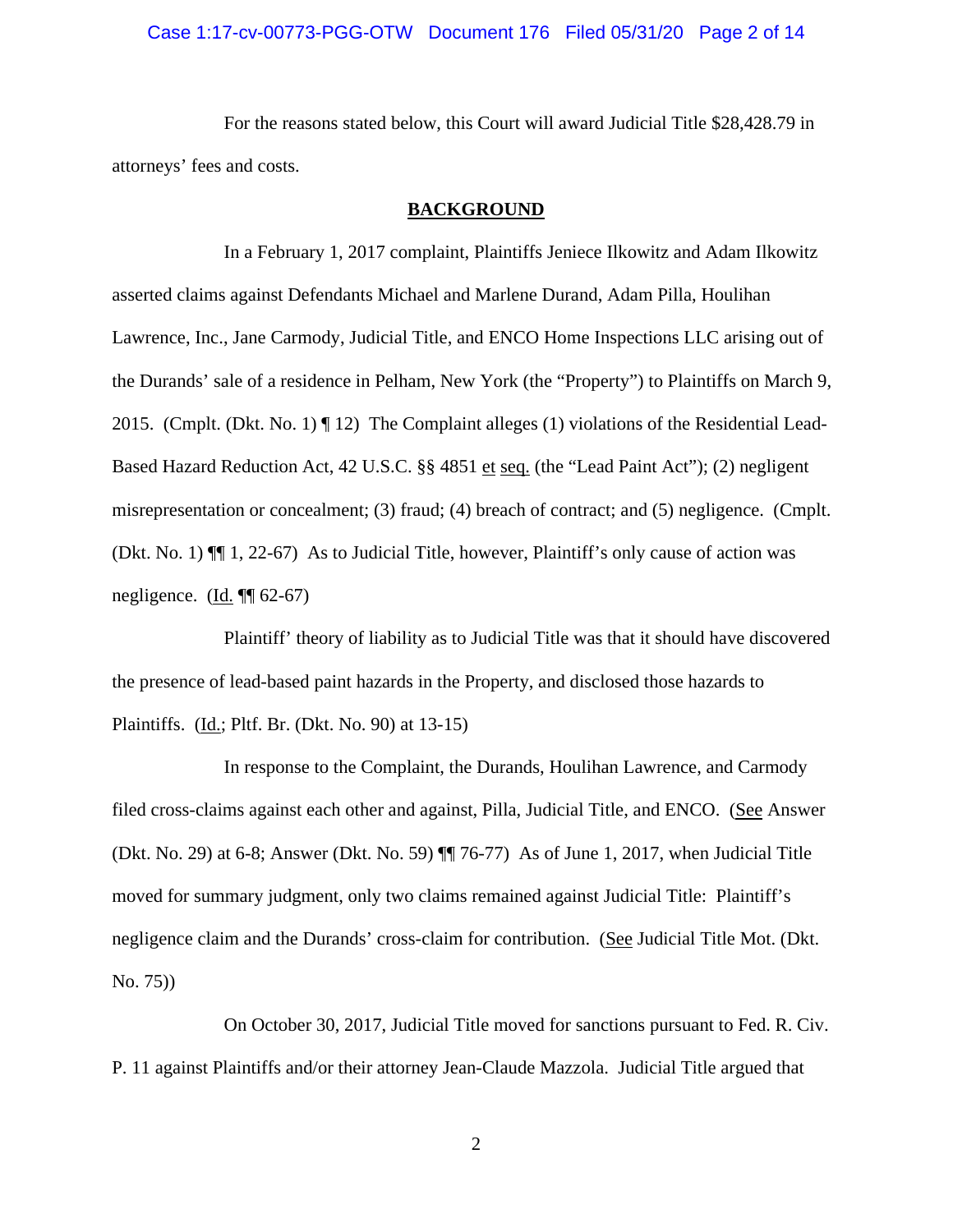Plaintiffs' negligence claim against Judicial Title was frivolous. (Judicial Title Mot. (Dkt. No. 102))

On March 27, 2018, this Court granted Judicial Title summary judgment on Plaintiff's negligence claim and the Durands' cross-claim for contribution. (March 27, 2018 Order (Dkt. No. 113)) The Court also granted Judicial Title's motion for sanctions against Mazzola. (Id.)

As discussed at length in the March 27, 2018 Order, Plaintiff's negligence claim against Judicial Title was baseless. Under well-settled New York law, Judicial Title's liability was limited to defects in title. But Plaintiffs had never alleged a defect in title; instead, they claimed that Judicial Title should have warned them that the house they were about to purchase contained lead paint. Judicial Title took on no such duty. Accordingly, Judicial Title was entitled to summary judgment on Plaintiff's negligence claim. (Id. at 30-36)

As to Judicial Title's sanctions motion, the Court first summarized the law

governing Rule 11 sanctions (see id. at 37-39), and then made the following findings concerning

Plaintiffs' and Mazzola's liability:

[T]here is no dispute that Judicial Title has complied with Rule 11's safe harbor provision. In a March 13, 2017 letter, Judicial Title notified Plaintiffs that their negligence claim against Judicial Title was frivolous because (1) the certificate of title had merged in the subsequently issued title insurance policy, and accordingly Plaintiffs' negligence claim against Judicial Title was foreclosed; and (2) Judicial Title did not have a duty to search for or disclose lead-based paint hazards. (Pashman Decl., Ex. 2 (March 13, 2017 letter) (Dkt. No. 103-2) at 1-3) Judicial Title further notified Plaintiffs of its intent to file a motion for sanctions in the event that Plaintiffs did not withdraw **t**heir negligence claim against Judicial Title. (See id. at 1) Plaintiffs took no action, and six months later – on September 13, 2017 – Judicial Title served its motion for sanctions on Plaintiffs' counsel in accordance with Rule  $11(c)(2)$ . (See Jud. Title Mot. (Dkt. No. 102) at 2; Mazzola Decl. (Dkt. No. 106) ¶ 17)

To the extent that Judicial Title seeks Rule 11 sanctions directly against Plaintiffs, Judicial Title has not demonstrated that they had "actual knowledge that the filing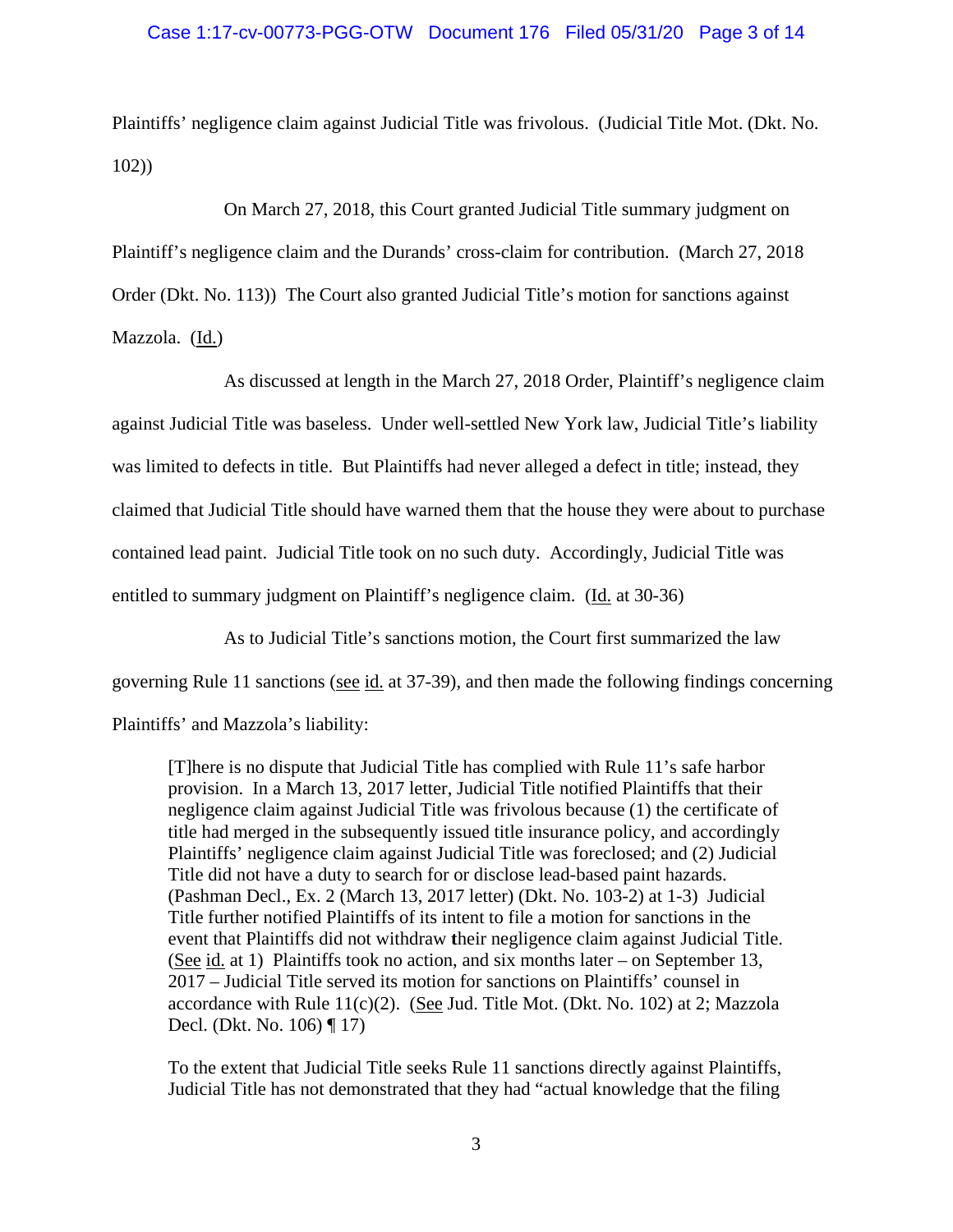constituted wrongful conduct." See Calloway, 854 F.2d at 1474-75. Moreover, Plaintiffs' counsel represents that Plaintiffs relied on counsel for advice on the "validity of their claim against Judicial Title." (See Pltf. Br. (Dkt. No. 107) at 13) Accordingly, Judicial Title's motion for sanctions directly against Plaintiffs will be denied.

Judicial Title's motion for sanctions against Plaintiffs' attorney Jean-Claude Mazzola (see Jud. Title Mot. (Dkt. No. 102) at 5) will be granted, however. It should have been apparent from the outset of this litigation that Plaintiffs' negligence claim against Judicial Title was baseless. It is clear – under the Certificate of Title's express terms – that the Certificate of Title merged with the title insurance policy, and that a negligence claim arising out of Judicial Title's title search is thus "foreclosed." See, e.g., Timac Realty, 2013 N.Y. Misc. LEXIS 2051, at \*10 (quoting Citibank, 214 A.D.2d at 217 (quoting L. Smirlock Realty Corp., 70 A.D.2d at 465)); Chu, 89 A.D.2d at 574. Moreover, even if there were any confusion as to the applicability of the merger doctrine to title agents under New York law – which there is not (see TIMAC Realty, 121 A.D.3d at 458 (1st Dept. 2014) (affirming dismissal of contract and negligence claims against the title agent because plaintiff's claims are "conclusively refuted by the [certificate of title], which states, '[t]his certificate shall be null and void . . . upon the delivery of the policy'" (citations omitted)); Cane, 2015 N.Y. Misc. LEXIS 1706, \*5, 10 (holding that merger doctrine precluded a claim against the title agent and the title insurance company $)$  – it is clear that Judicial Title did not owe Plaintiffs a duty to search for lead-based paint in the Property, or to determine whether there were municipal records revealing such contamination. See Cone, 44 A.D.3d at 1147; Voorheesville Rod & Gun Club, Inc., 82 N.Y. 2d at 571. For these reasons, Plaintiffs' negligence claim against Judicial Title fails as a matter of law.

Plaintiffs' counsel "concede[s] that case law exists, as cited by Judicial Title, which challenges Plaintiff<sup>[s']</sup> negligence claim against Judicial Title," but argues that "the case law is at best unsettled." (Pltf. Br. (Dkt. No. 107) at 10) If this were so, Judicial Title's sanctions motion would be properly denied. There is no evidence that the law concerning these matters is unsettled, however. Indeed, Plaintiffs' counsel has not cited any case holding a title agent liable for a negligent title search where a merger provision was in place, let alone any case holding a title agent liable in negligence for failure to discover lead-based paint. (See Pltf. Br. (Dkt. No. 107); Pltf. Br. (Dkt. No. 90)) Instead, as discussed above, all of the cases Plaintiffs' counsel cites merely stand for the proposition that – in the absence of a merger provision – a title agent may be liable to an insured where a negligent title search fails to disclose title defects. See Stewart Title Ins. Co. v. Equitable Land Servs., Inc., 207 A.D.2d 880, 880 (2d Dept. 1994); Herbil Holding Co. v. Commonwealth Land Title Ins. Co., 183 A.D.2d 219, 221-23, 229 (2d Dept. 1992); Byrnes v. Palmer, 18 A.D. 1, 2, 4-5 (2d Dept. 1897). Moreover, while Plaintiffs' counsel contends that there are "strong public policy" considerations" supporting the negligence claim against Judicial Title, Plaintiffs' counsel does not articulate what those public policy considerations are, nor does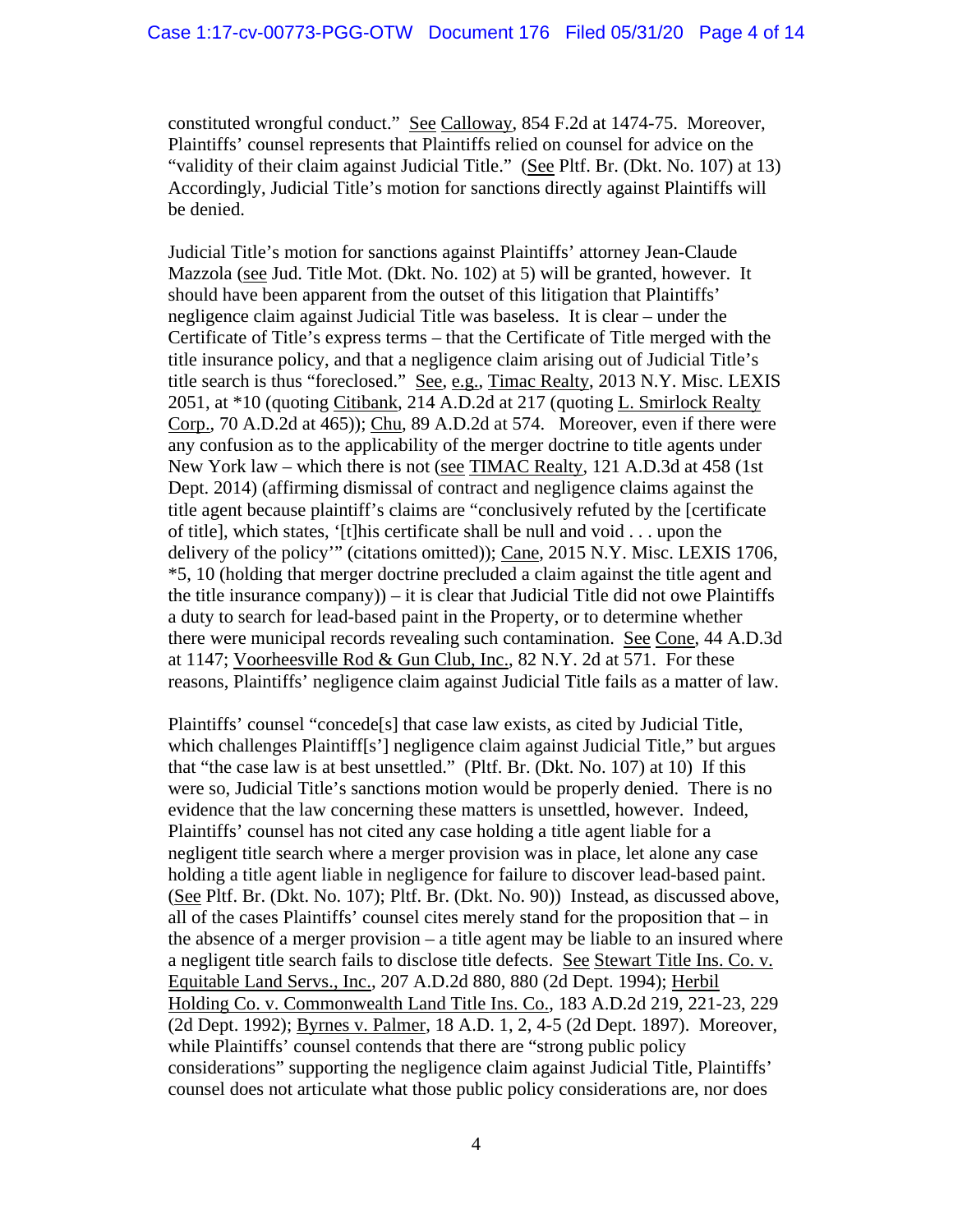Plaintiffs' counsel make a good faith argument for the reversal or modification of existing law. (See Pltf. Br. (Dkt. No. 107) at 7; Mazzola Decl. (Dkt. No. 106) ¶ 24; Pltf. Br. (Dkt. No. 90))

Accordingly, this Court concludes that Plaintiffs' negligence claim against Judicial Title violates Federal Rule of Civil Procedure 11(b)(2), because the claim is not "warranted by existing law or by a nonfrivolous argument for extending, modifying, or reversing existing law or for establishing new law[.]" Judicial Title's motion for sanctions against Plaintiffs' counsel will be granted.

(Id. 39-41)

Judicial Title submitted its fee application and supporting affidavit on April 5, 2018. (Pashman Decl. (Dkt. No. 114); Jud. Title Br. (Dkt. No. 115)). In Plaintiffs' response, they contend that Judicial Title's lawyer, Adam L. Bailey, billed excessive rates and hours, and that Judicial Title's fee request should be substantially reduced. (Pltf. Br. (Dkt. No. 119) at 7) In a March 16, 2020 letter, Plaintiffs' counsel submits an April 2, 2019 First Department, Appellate Division decision suspending Judicial Title's counsel, Adam Bailey, from the practice of law for four months, finding that he had engaged in overly aggressive litigation tactics and violated a host of rules of professional conduct. (Dkt No. 175-1; see also In the Matter of Adam L. Bailey, 171 A.D.3d 184 (1st Dep't 2019)

#### **DISCUSSION**

# **I. LEGAL STANDARDS**

"If . . . the court determines that Rule 11(b) [of the Federal Rules of Civil Procedure] has been violated, the court may impose an appropriate sanction on any attorney, law firm, or party that violated the rule or is responsible for the violation." Fed. R. Civ. P.  $11(c)(1)$ . "A sanction imposed under this rule must be limited to what suffices to deter repetition of the conduct or comparable conduct by others similarly situated." Fed. R. Civ. P. 11(c)(4). "The purpose of the imposition of sanctions, therefore, is deterrence, not compensation." Prim v.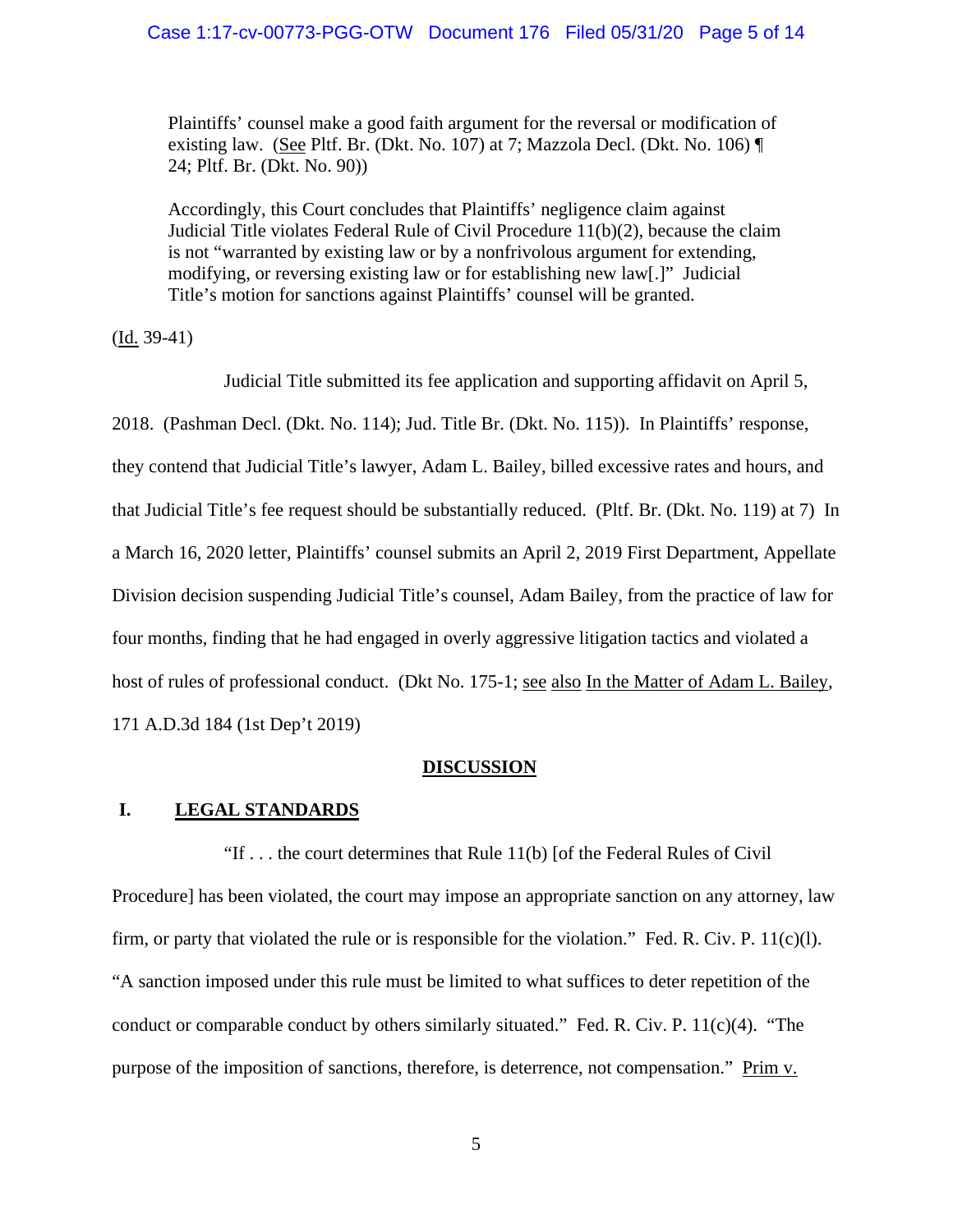# Case 1:17-cv-00773-PGG-OTW Document 176 Filed 05/31/20 Page 6 of 14

Peatco Ltd., L.P., No. 90 Civ. 7272 (LAP), 1995 WL 447648, at \*3 (S.D.N.Y. July 27, 1995); see also Kirschner v. Zoning Bd. of Appeals of lnc. Vill. of Valley Stream, 159 F.R.D. 391, 395 (E.D.N.Y. 1995) ("The central goal of Rule 11 sanctions is the deterrence of baseless filings and the curbing of abuses.").

Under Rule 11(c), "[t]he sanction may include[,]  $\ldots$  if imposed on motion and warranted for effective deterrence, an order directing payment to the movant of part or all of the reasonable attorney's fees and other expenses directly resulting from the violation." Fed. R. Civ. P.  $11(c)(4)$ . "District courts have broad discretion to determine a fee award based on the circumstances of a case." Underdog Trucking, L.L.C. v. Verizon Servs. Corp., 276 F.R.D. 105, 108 (S.D.N.Y. 2011) (citing Hensley v. Eckerhart, 461 U.S. 424, 437 (1983); E\*Trade Fin. Corp. v. Deutsche Bank AG, 374 F. App'x 119, 124 (2d Cir. 2010)).

The 1993 Advisory Committee Note to Fed. R. Civ. P. 11 "sets forth certain factors that may be considered by the court when deciding . . . what sanctions are appropriate in the given circumstances." Colliton v. Cravath, Swaine & Moore LLP, No. 08 CIV 0400(NRB), 2008 WL 4386764, at \*12 (S.D.N.Y. Sept. 24, 2008), aff'd, 356 F. App'x 535 (2d Cir. 2009). These factors include:

[1] [w]hether the improper conduct was willful, or negligent; [2] whether it was part of a pattern of activity, or an isolated event; [3] whether it infected the entire pleading, or only one particular count or defense; [4] whether the person has engaged in similar conduct in other litigation; [5] whether it was intended to injure; [6] what effect it had on the litigation process in time or expense; [7] whether the responsible person is trained in the law; [8] what amount, given the financial resources of the responsible person, is needed to deter that person from repetition in the same case; [9] what amount is needed to deter similar activity by other litigants.

Fed. R. Civ. P. 11, Advisory Comm. Note to 1993 Amendments.

When the court determines that the appropriate sanctions involve the granting of

legal fees to the moving party, the "the Second Circuit [provides that such] fee awards are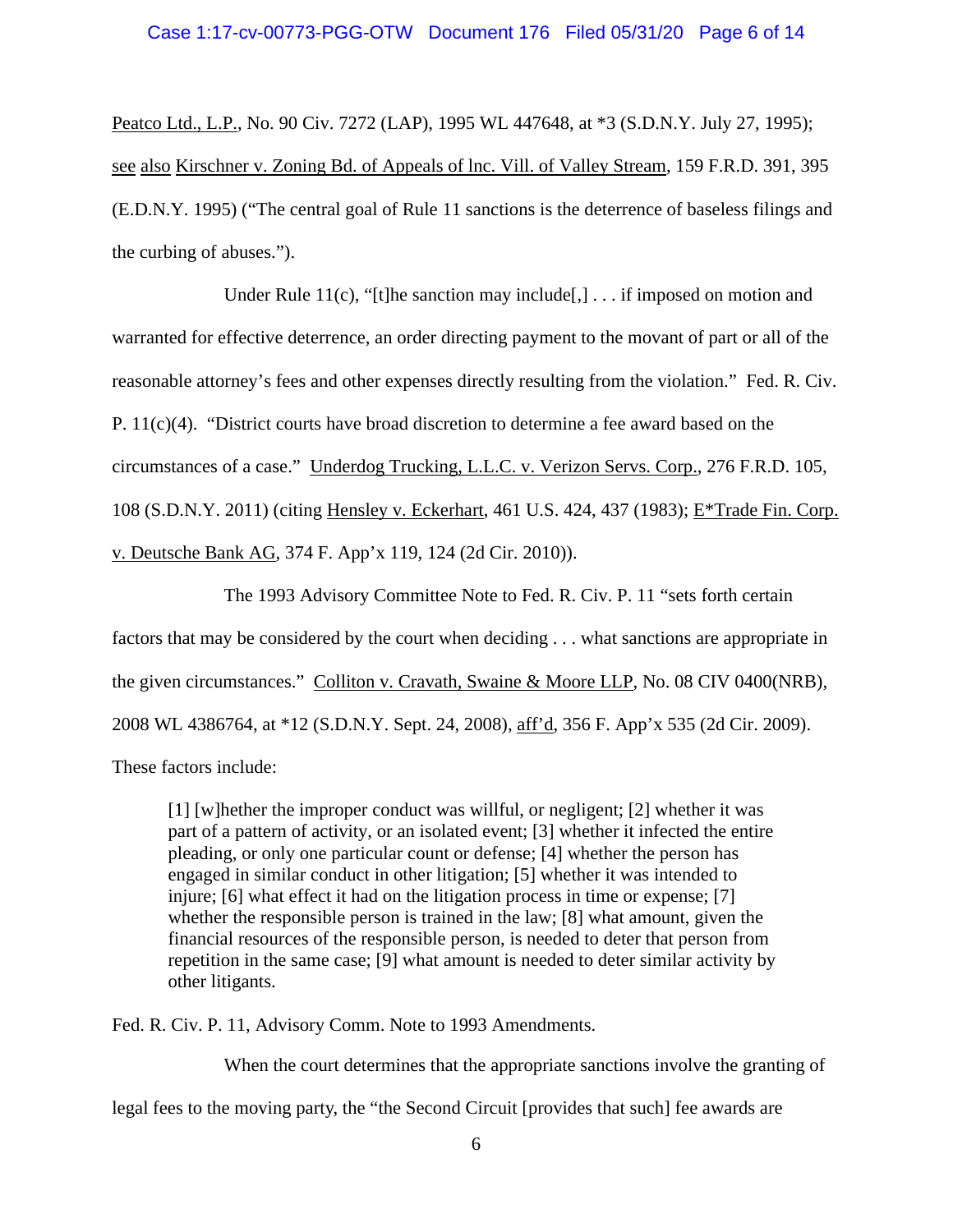# Case 1:17-cv-00773-PGG-OTW Document 176 Filed 05/31/20 Page 7 of 14

determined by the 'presumptively reasonable fee' [or lodestar] method." Supreme Oil Co. v. Abondolo, 568 F. Supp. 2d 401, 409 (S.D.N.Y. 2008) (citing Arbor Hill Concerned Citizens Neighborhood Ass'n v. Cty. of Albany, 522 F.3d 182, 183-184 (2d Cir. 2007) "Under this method, 'fees are calculated by multiplying a reasonable hourly rate by a reasonable number of expended hours.'" Trs. of Empire State Carpenters Annuity, Apprenticeship, Labor-Mgmt. Cooperation, Pension & Welfare Funds v. Gregory, No. 14 Civ. 2900 (ADS)(SIL), 2015 WL 1611307, at \*6 (E.D.N.Y. Apr. 10, 2015) (citations omitted).

The "reasonable hourly rate" is "the rate a paying client would be willing to pay," as determined based on a number of "case-specific variables." Arbor Hill, 522 F.3d at 190. Additionally, "[u]nder the so-called 'forum rule,' a court reviewing the reasonableness of attorney's fees should generally consider the hourly rates charged in the district in which the court sits." Gesauldi v. Dan Yant Inc., 6 F. Supp. 3d 264, 273 (E.D.N.Y. 2014) (citing Simmons v. N.Y. City Transit Auth., 575 F.3d 170, 174-76 (2d Cir. 2009)); see also McDonald ex rel Prendergast v. Pension Plan of the NYSA-ILA Pension Tr. Fund, 450 F.3d 91, 96 (2d Cir. 2006) ("A reasonable hourly rate is a rate 'in line with . . . prevailing [rates] in the community for similar services by lawyers of reasonably comparable skill, expertise and reputation.'" (citations omitted)).

"If a court finds that claimed hours are 'excessive, redundant, or otherwise unnecessary,' it should exclude those hours in calculating a fee award." Annuity, Welfare & Apprenticeship Skill Improvement & Safety Funds of Int'l Union of Operating Engineers, Local 15, 15A, 15C & 15D, AFL-CIO v. Eastport Excavation & Utilities Inc., 3 F. Supp. 3d 204, 219 (S.D.N.Y. 2014) (quoting Hensley v. Eckerhart, 461 U.S. 424, 433 (1983)).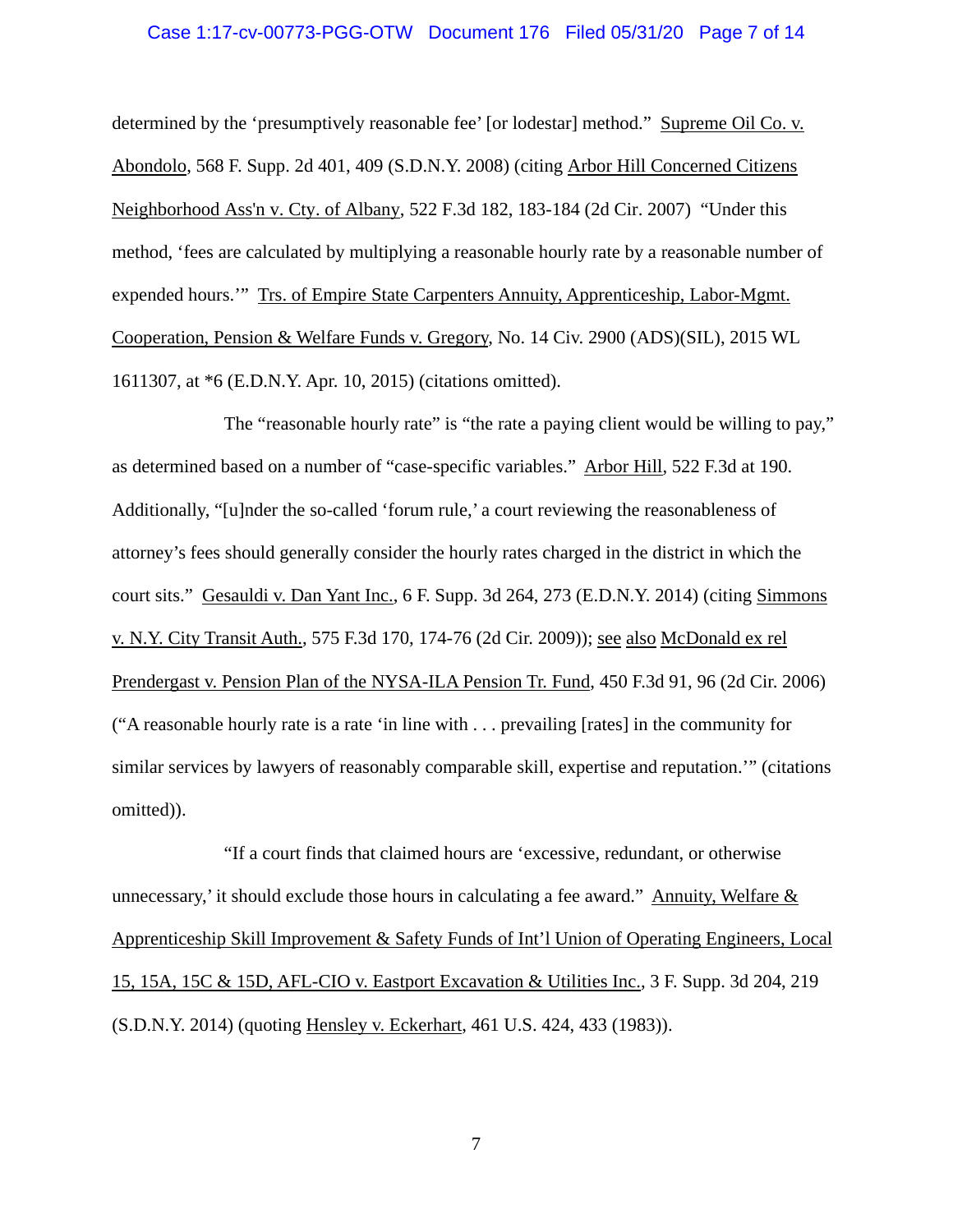# Case 1:17-cv-00773-PGG-OTW Document 176 Filed 05/31/20 Page 8 of 14

When a court grants an award of attorneys' fees, "due process requires, at a minimum, that: (1) the party seeking to be compensated provide competent evidence, such as a sworn affidavit, of its claimed attorney's fees and expenses; and (2) the party facing sanctions have an opportunity to challenge the accuracy of such submissions and the reasonableness of the requested fees and expenses." Mackler Prods., Inc. v. Cohen, 225 F.3d 136, 146 (2d Cir. 2000).

# **II. ANALYSIS**

Judicial Title seeks an attorneys' fee award that reflects all fees and expenses it "incurred directly resulting resulting from the filing of Plaintiffs' frivolous negligence claim against Judicial Title." (Jud. Title Br. (Dkt. No. 115) at 3) Using the "lodestar method," Judicial Title claims that it is entitled to an award of \$56,857.57. (Id. at 5; see also Pashman Decl. (Dkt. No. 114)  $\P$  4) This amount reflects approximately \$56,368 in attorneys' fees and approximately \$[4](#page-7-0)90 in expenses.<sup>4</sup> (Pashman Decl. (Dkt. No. 114) ¶ 52, 61; Pashman Decl. (Dkt. No. 114-2) at 1)

Plaintiff's counsel, Jean-Claude Mazzola, argues that both the hourly rates and the amount of time billed by Judicial Title's counsel, Adam L. Bailey, are excessive. (Messner Reeves Br. (Dkt. No. 119) at 7) Mazzola further contends that Judicial Title's attorneys' fee award "should be significantly discounted" because of "pervasive block-billing," time billed by attorneys on administrative and clerical tasks, and time spent on claims unrelated to Plaintiffs' negligence claim against Judicial Title. (Id. at 16, 19, 21) Mazzola also contends that Judicial Title's Westlaw research costs are "infected with the same irreconcilable ambiguity as [] the time spent on research," and that \$285.43 in expenses attributed to Westlaw research should be

<span id="page-7-0"></span><sup>&</sup>lt;sup>4</sup> Judicial Title's costs include postage, United Parcel Services charges, PACER access, and Westlaw research. (See generally Pashman Decl. (Dkt. No. 114-3))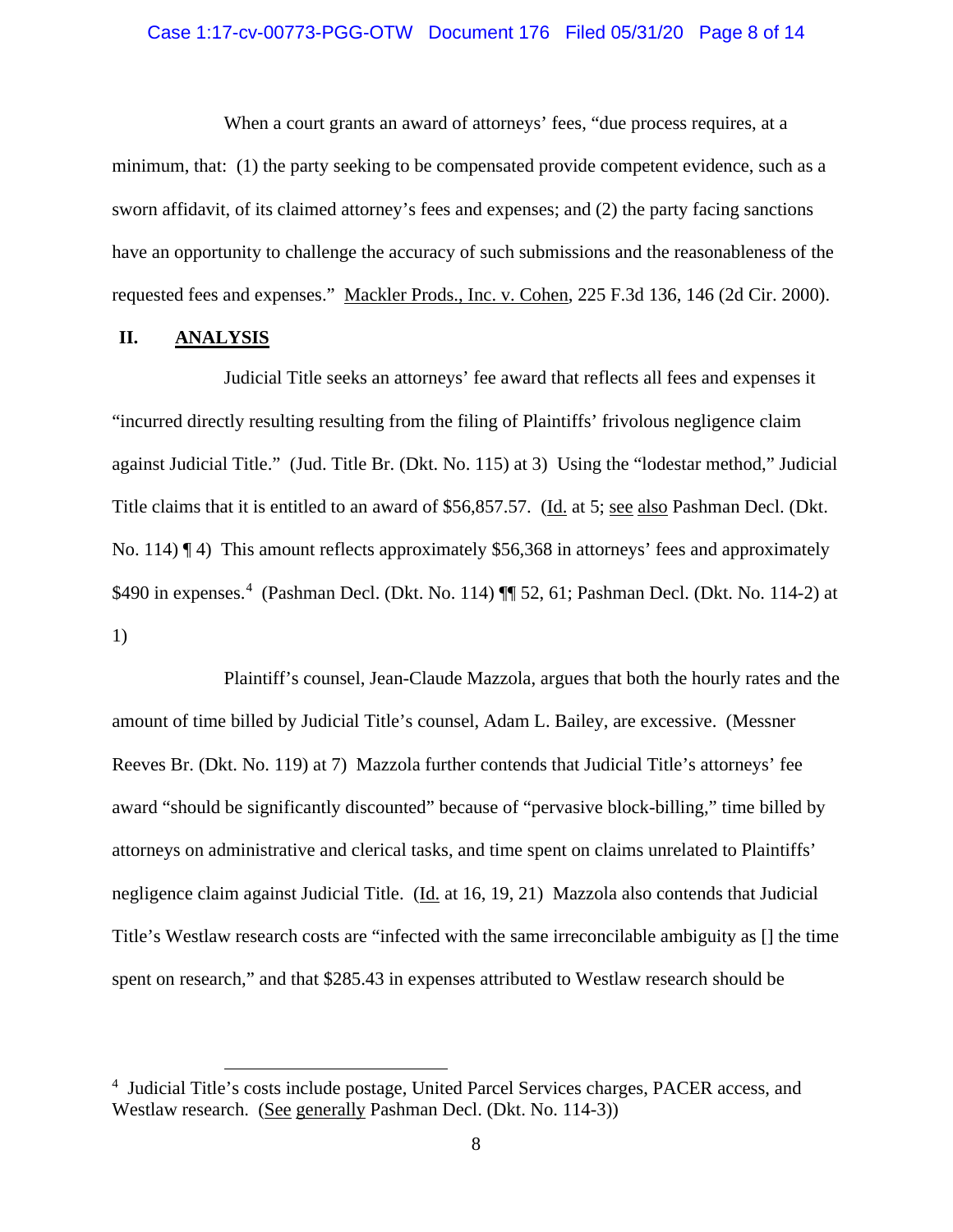# Case 1:17-cv-00773-PGG-OTW Document 176 Filed 05/31/20 Page 9 of 14

disallowed. (Id. at 19) Mazzola contends that the appropriate sanctions amount, pursuant to the "lodestar method," is  $$14,182.50$  in attorneys' fees and  $$154.11$  in costs. (Id. at  $23-25$ )

# **A. Billing Rates**

In determining the "reasonable hourly rate" that a "paying client would be willing

to pay," the Second Circuit has instructed district courts to consider, inter alia, the following:

(1) the time and labor required; (2) the novelty and difficulty of the questions; (3) the level of skill required to perform the legal service properly; (4) the preclusion of employment by the attorney due to acceptance of the case; (5) the attorney's customary hourly rate; (6) whether the fee is fixed or contingent; (7) the time limitations imposed by the client or the circumstances; (8) the amount involved in the case and the results obtained; (9) the experience, reputation, and ability of the attorneys; (10) the "undesirability" of the case; (11) the nature and length of the professional relationship with the client; and (12) awards in similar cases.

Arbor Hill, 522 F.3d at 187 n. 3, 189-90 (citing Johnson v. Ga. Highway Express, Inc., 488 F.2d 717-19 (5th Cir. 1974), abrogated on other grounds by Blanchard v. Bergeron, 489 U.S. 87, 92- 93, 96 (1989)). The district court should also consider the ability and incentive of an individual to negotiate the relevant rate with his or her attorneys, "bear[ing] in mind that a reasonable, paying client wishes to spend the minimum necessary to litigate the case effectively." Arbor

Hill, 522 F.3d at 190. Moreover, although the "actual billing arrangement does not necessarily

establish a ceiling[,]" it "certainly provides a strong indication of what private parties believe is

the 'reasonable' fee to be awarded." Crescent Publ'g Grp., Inc. v. Playboy Enter., Inc., 246 F.3d 142, 149, 151 (2d Cir. 2001).

In this case, the paying client is Judicial Title, which agreed to pay the following rates: \$525 for senior partners Adam L. Bailey and Colin E. Kaufman; \$450 for associate attorney Scott J. Pashman; \$350 for associate attorney Danny Ramrattan; and \$100 to \$125 for paralegal or administrative tasks. (See generally Pashman Decl., Ex. 3 (monthly invoices to Judicial Title) (Dkt. No. 114))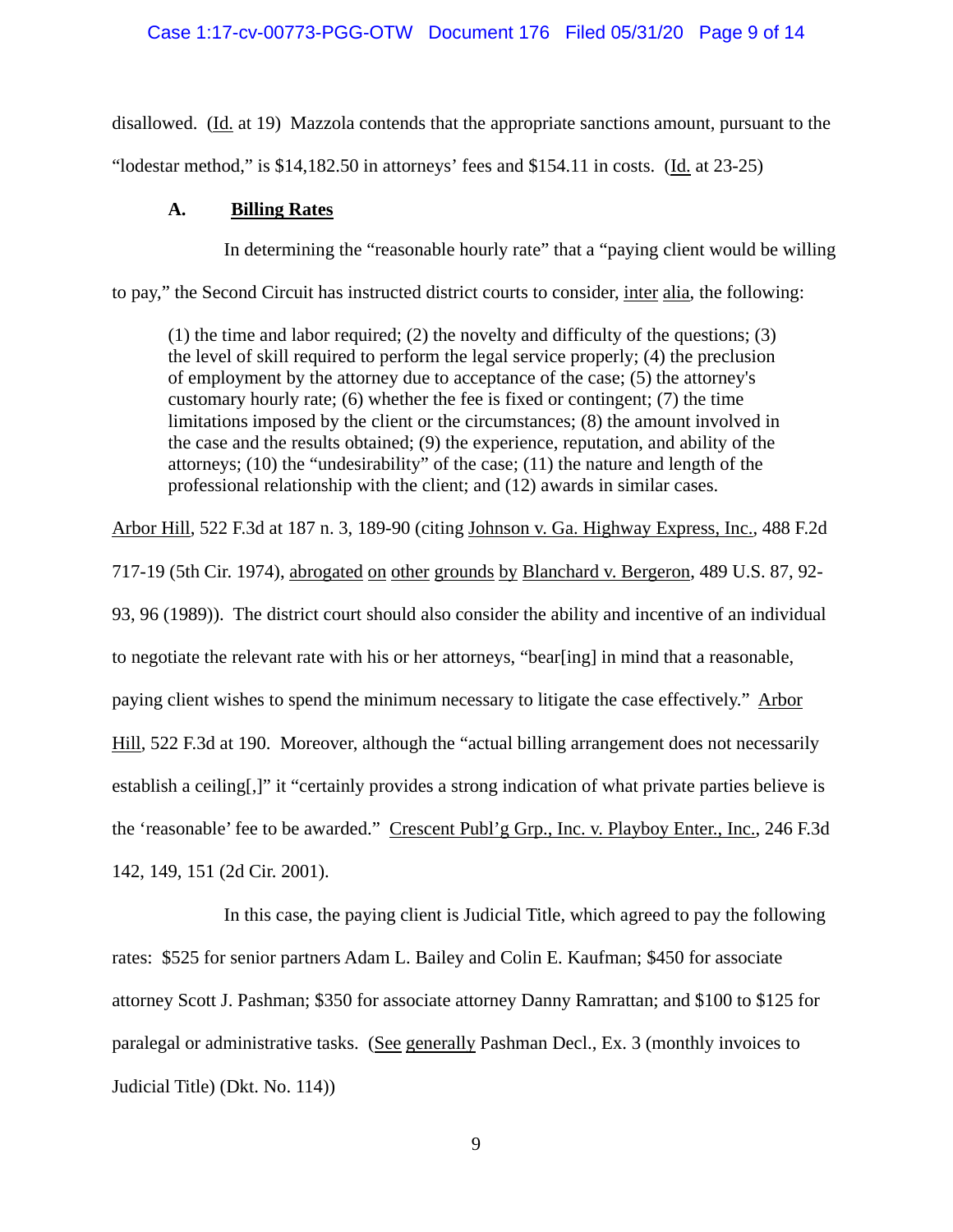# Case 1:17-cv-00773-PGG-OTW Document 176 Filed 05/31/20 Page 10 of 14

Plaintiffs contend that these rates are excessive and should be reduced to \$425 for senior partners Bailey and Kaufman, \$350 for associate Scott J. Pashman, and \$250 for associate Danny Ramrattan. (Pltf. Br. (Dkt. No. 119) at 12) In support of this argument, Plaintiffs cite four cases in which courts applied rates lower than what Judicial Title seeks. (Id.) The first case cited by Plaintiffs – Watkins v. Smith, No. 12cv4635 (DLC), 2015 WL 476867, at \*3 (S.D.N.Y. Feb. 5, 2015)) – states that "rates for experienced attorneys in small firms generally range from \$250 to \$450 in civil cases." All but 4.4 hours of the 157.4 hours billed here either fall within or below this range. (See Pashman Decl., Ex. 3 (monthly invoices to Judicial Title) (Dkt. No. 114); Pashman Decl. (Dkt. No. 123) ¶ 42) The remaining cases cited by Plaintiffs are ten to fifteen years old and are thus not persuasive as to current market rates.

To the extent that any of the rates charged by Judicial Title's lawyers could be viewed as excessive, that issue is adequately addressed by the across-the-board reduction discussed below.

# **B. Hours Billed**

Judicial Title's attorneys' fee request is premised on a total of 157.4 billed hours expended on its summary judgment motion and sanctions motion.

In determining the reasonableness of billed time, a court must consider "whether, at the time the work was performed, a reasonable attorney would have engaged in similar time expenditures." Grant v. Martinez, 973 F.2d 96, 99 (2d Cir. 1992) Courts also consider "the significance of the overall relief obtained by the [client] in relation to the hours reasonably expended on the litigation. Where a [party] has obtained excellent results, his attorney should recover a fully compensatory fee. . . . The most critical factor is the degree of success obtained." Hensley v. Eckerhart, 461 U.S. 424, 435-36 (1983). Here, Judicial Title's counsel obtained an excellent result: the Court granted Judicial Title summary judgment on Plaintiffs' claim.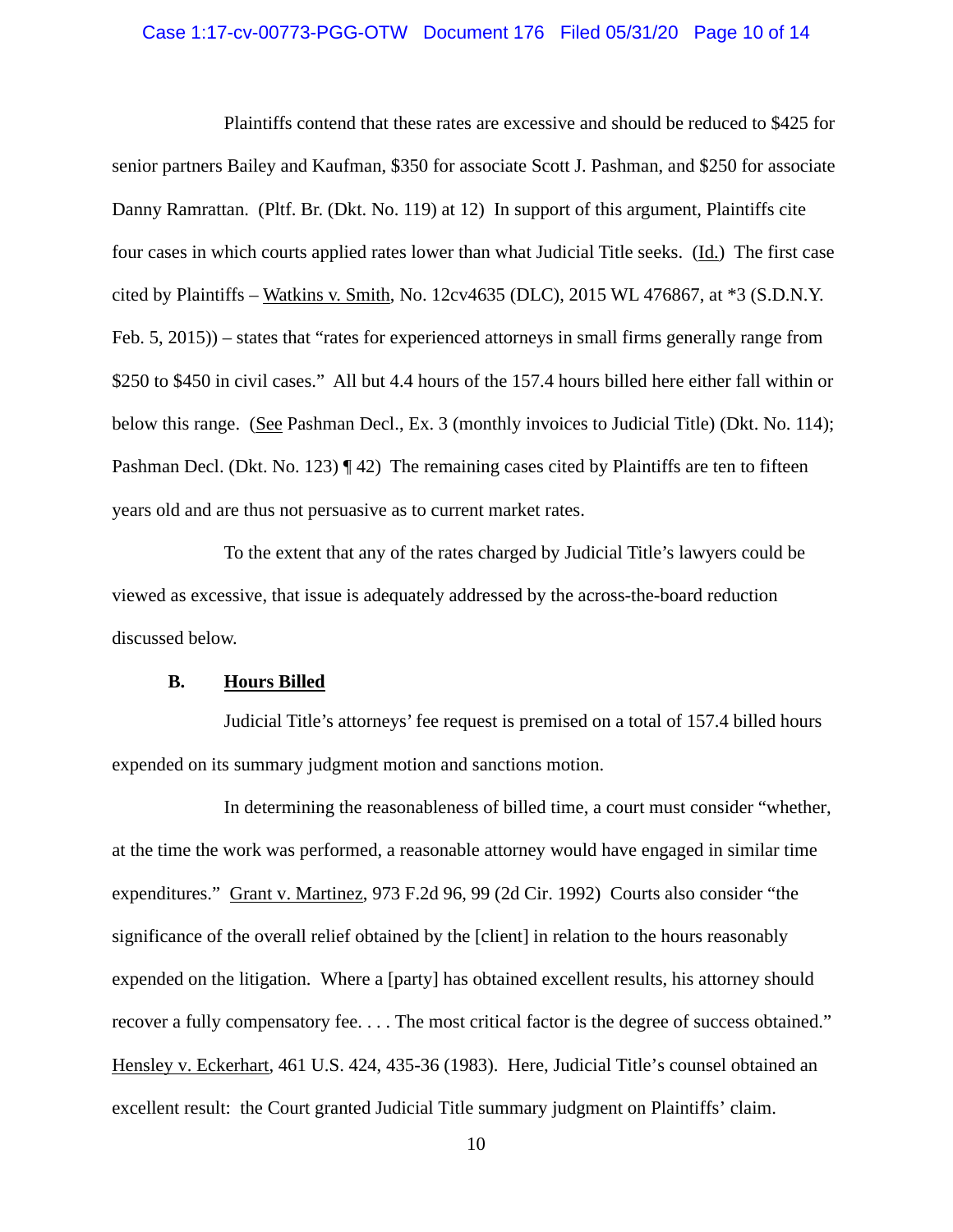# Case 1:17-cv-00773-PGG-OTW Document 176 Filed 05/31/20 Page 11 of 14

Plaintiffs argue, however, that Judicial Title is entitled to no fee award as to its sanctions motion, and that, in any event, the number of hours Judicial Title's counsel billed is excessive. (Pltf. Br. (Dkt. No. 119) at 7)

As to fee awards for sanctions motions, Fed. R. Civ. P.  $11(c)(2)$  authorizes courts to "award to the prevailing party the reasonable expenses, including attorney's fees, incurred for [a Rule 11] motion." Fed. R. Civ. P.  $11(c)(2)$ . Disallowing attorney's fees for the preparation of sanctions motions would deter the filing of Rule 11 motions, which would run counter to the purpose of Rule 11, which is "to deter repetition of the conduct or comparable conduct by others similarly situated." Fed. R. Civ. P. 11(c)(4).

Plaintiffs were on notice that Judicial Title was planning on filing a Rule 11 sanctions motion and did not withdraw their plainly frivolous claim during the Rule 11 safe harbor period. (March 27, 2018 Order (Dkt. No. 113) at 39) The Court concludes that the costs associated with the filing of the Rule 11 sanctions motion and the subsequent fee application are properly included in the calculation of an appropriate attorneys' fee award.

In arguing that the number of hours billed is excessive, Plaintiffs complain that Judicial Title's counsel billed far more hours on its sanctions motion than on its summary judgment motion; has engaged in "block-billing" and provided vague time entries; billed ten hours of associate Pashman's time to administrative and clerical tasks; and seeks recovery for hours expended addressing other parties' claims against Judicial Title. (Pltf. Br. (Dkt. No. 119) at 14-16, 21-23) There is merit to Plaintiffs' objections.

For example, Plaintiffs' counsel asserts (Pltf. Br. (Dkt. No. 119) at 14) – and Judicial Title does not deny – that Judicial Title's counsel's billing records (see Pashman Decl., Ex. 3 (monthly invoices to Judicial Title) indicate that about 74 hours were expended in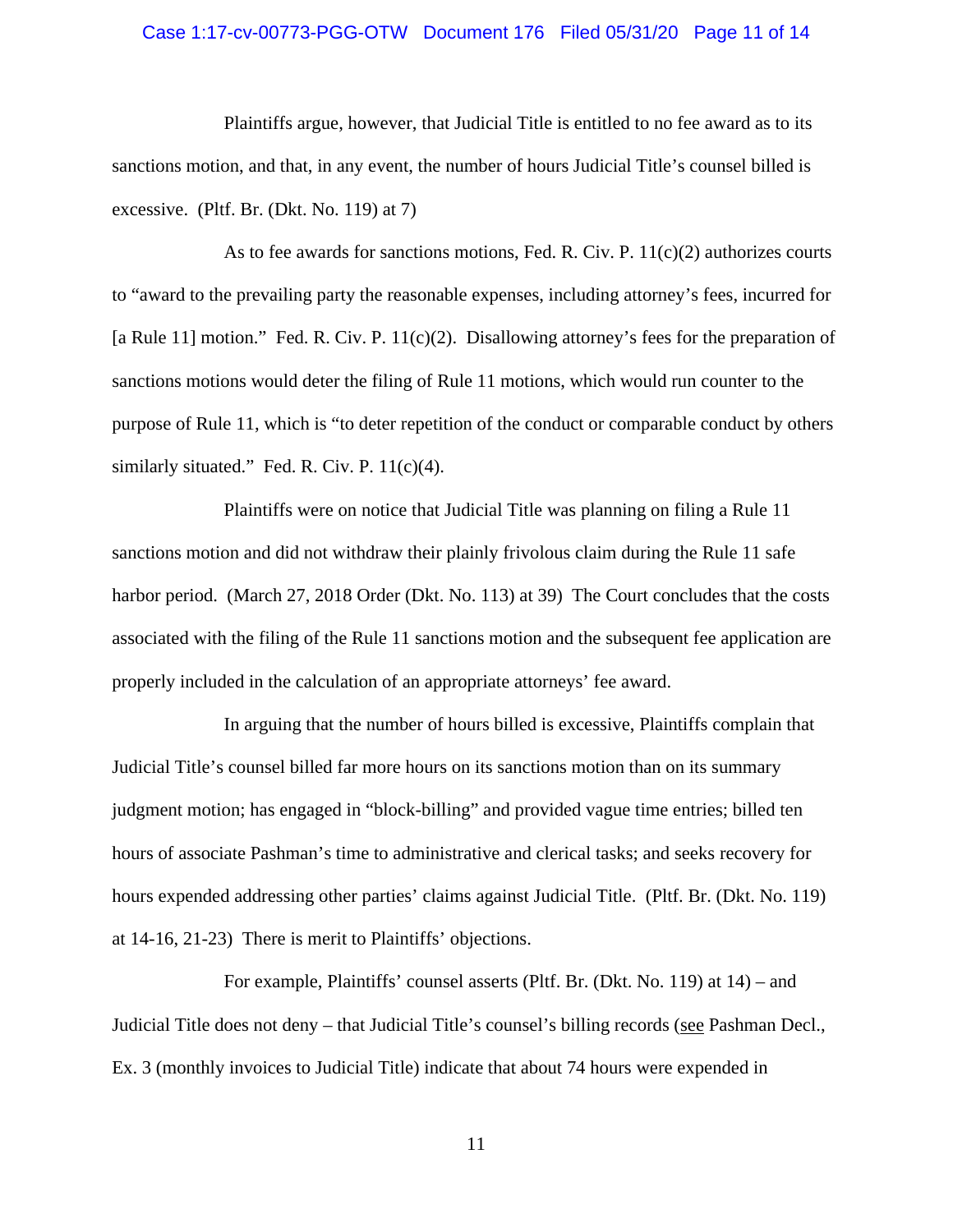# Case 1:17-cv-00773-PGG-OTW Document 176 Filed 05/31/20 Page 12 of 14

preparing the company's 34-page sanctions motion, while only about 15 hours were expended preparing Judicial Title's 45-page summary judgment motion. These time totals are incongruous on their face. While Judicial Title is entitled to recover for work performed on both its summary judgment motion and its sanctions motion, the disparity between the hours billed on the two motions suggests that the number of hours billed on the sanctions motion may be inflated.

The billing records also contain instances of block billing and vague time entries. (See Pashman Decl. (Dkt. No. 114-3) at 4-14) Where, as here, time entries do not break the time expended into constituent tasks, and do not adequately explain the task performed, it is impossible to determine whether the time expended was appropriate. Courts may reduce the lodestar amount to account for vague and block-billed entries. Charles v. City of New York, No. 13 Civ. 3547 (PAE), 2014 WL 4384155, at \*5-6 (S.D.N.Y. Sept. 4, 2014) (decreasing hours for vague and block-billed entries by 30%); Mugavero v. Arms Acres, Inc., No. 03 Civ. 05724(PGG), 2010 WL 451045, at \*7 (S.D.N.Y. Feb. 9, 2010) ("Courts may reduce the number of hours in a fee application where the billing information submitted by the claimants is 'too vague to sufficiently document the hours claimed.'" (quoting Kirsch v. Fleet St., Ltd.*,* 148 F.3d 149, 172 (2d Cir. 1998))).

The billing records also indicate that attorney time was billed for the completion of clerical and administrative tasks. (See, e.g., Pashman Decl. (Dkt. No. 114-3) at 1-14) (time entries for February 24, 2017; March 30, 2017; September 13, 2017; October 31, 2017, and November 1, 2017) Parties "cannot recover for time spent by attorneys completing administrative tasks." Ryan v. Allied Interstate, Inc., 882 F. Supp. 2d 628, 636 (S.D.N.Y. 2012) "A court has discretion to make across-the-board percentage reductions to exclude unreasonable hours. A court may make such reductions when attorneys engage in less skilled work, like filing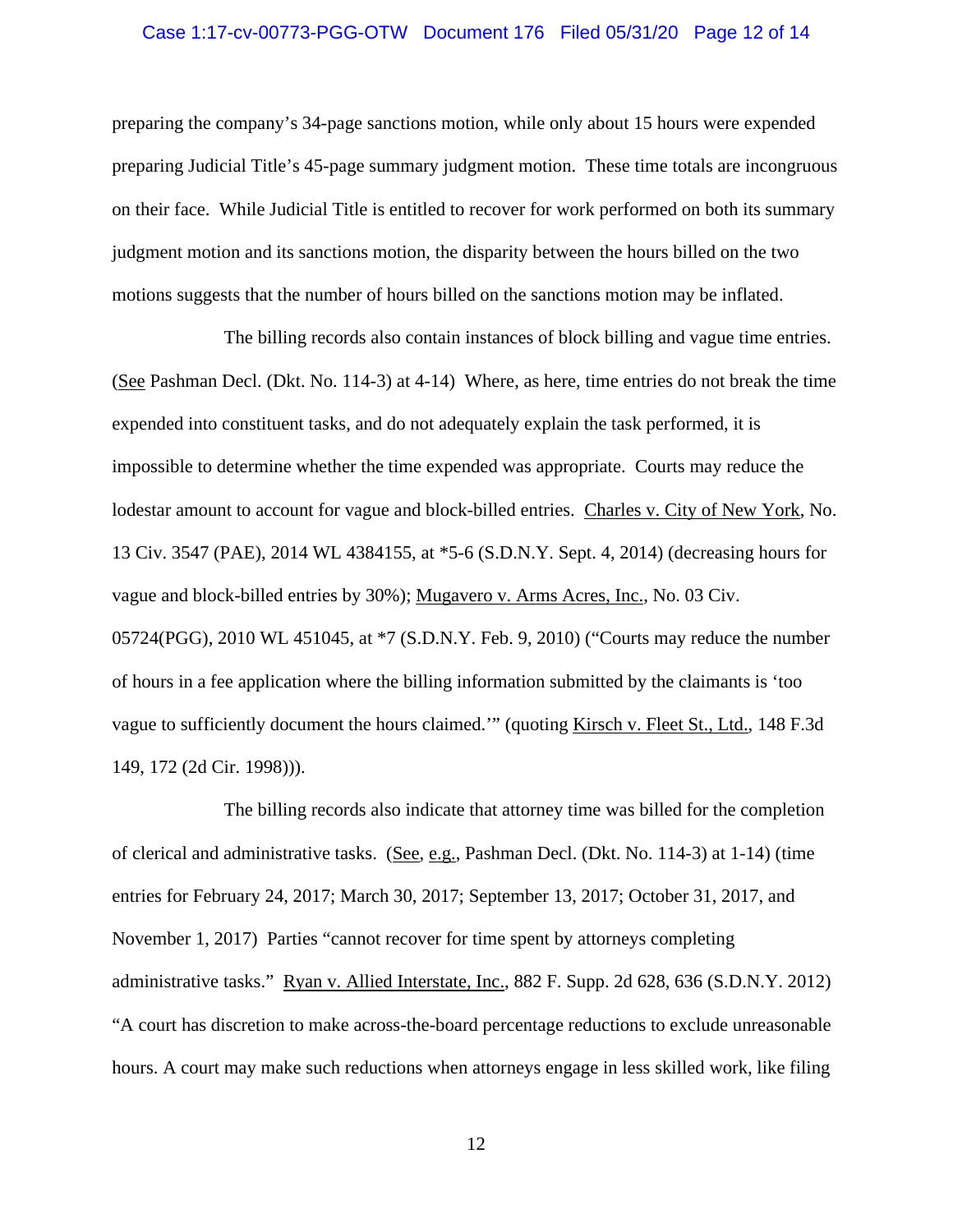# Case 1:17-cv-00773-PGG-OTW Document 176 Filed 05/31/20 Page 13 of 14

and other administrative tasks." E.S. v. Katonah-Lewisboro School Dist., 796 F. Supp. 2d 421, 431 (S.D.N.Y. 2011).

Plaintiffs contend that Judicial Title has included in its fee application "considerable time on claims unrelated to Plaintiffs' single negligence claim." (Pltf. Br. (Dkt. No. 119) at 21) Judicial Title argues, however, that co-defendants' cross-claims would not have been brought against Judicial Title absent Plaintiffs' negligence claim. (Pashman Decl. (Dkt. No. 123) ¶ 62) Whether or not – absent Plaintiffs' negligence claim – Judicial Title's codefendants would have sought to implead Judicial Title is unknown. But Judicial Title has not cited case law demonstrating that it can recover attorneys' fees from Plaintiffs for amounts it expended defending against the claims of others. Accordingly, Judicial Title's fee request is inflated to the extent it is premised on fees expended defending against the cross-claims of its codefendants.

Having concluded that Judicial Title's fee request is premised on an excessive amount of billed hours, the court is not required to report "item-by-item findings concerning what may be countless objection[able billing entries.]" Lunday v. City of Albany, 42 F.3d 131, 134 (2d Cir. 1994) The Court "should reduce the lodestar amount by any amount of time deemed unreasonable, unnecessary or unrecoverable," and may exclude "excessive and unreasonable hours from its fee computation by making an across-the-board reduction in the amount of hours." Saunders v. Salvation Army, No. 06 Civ. 2980 (SAS), 2007 WL 927529, at \*3 (S.D.N.Y. Mar. 27, 2007) (internal quotations and citations omitted) (citing Luciano v. Olsten Corp., 109 F.3d 111, 117 (2d Cir. 1997)); Guo v. Tommy's Sushi, Inc., 14 Civ. 3964 (PAE), 2016 WL 452319, at \*7 (S.D.N.Y. Feb. 5, 2016) ("To account for these inefficiencies, and having considered the reductions applied in similar cases, the Court reduces the hours billed ...